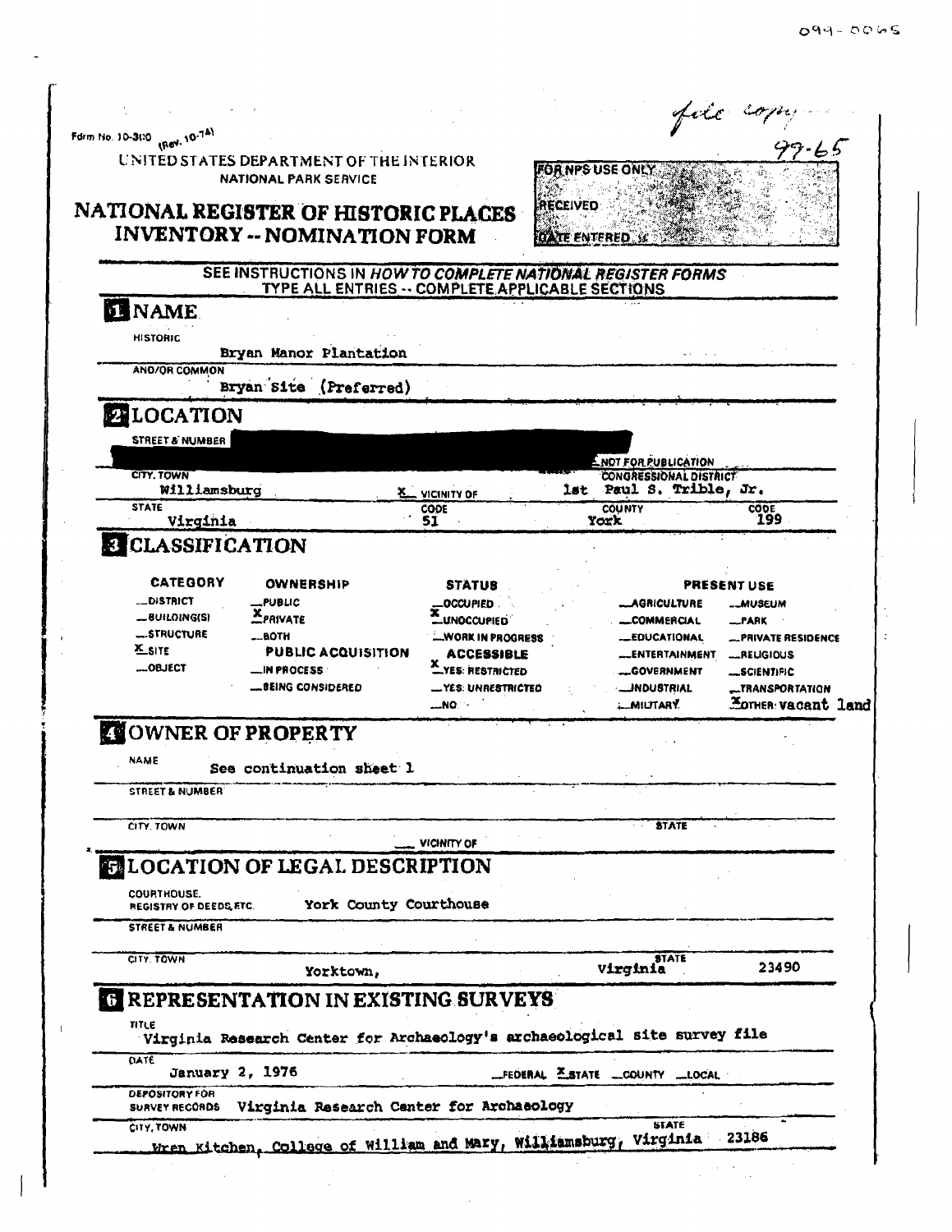| <b>CONDITION</b>  |                      | <b>CHECK ONE</b>  | CHECK ONE              |      |
|-------------------|----------------------|-------------------|------------------------|------|
| <b>_EXCELLENT</b> | <b>LOETERIORATED</b> | <b>XUNALTERED</b> | <b>X_ORIGINAL SITE</b> |      |
| $-6000$           | <b>_RUINS</b>        | <b>LALTERED</b>   | <b>MOVED</b>           | DATE |
| <b>X_FAIR</b>     | <b>XUNEXPOSED</b>    |                   |                        |      |

DESCRIBE THE PRESENT AND ORIGINAL (IF KNOWN) PHYSICAL APPEARANCE

Williamsburg on a wooded ridge

the remains of a mid-cighteenth century plantation complex known as the Bryan site. Identified on the Desandwauin map of 1781 are five buildings on this particular ridge with the name Bryan adjacent to them.

Recent disturbances (an irregular 4' x 20' x 4' deep hole) at the site have revealed a foundation of "bog iron" mortared together, extending to a depth of 4' below modern grade. The exposed foundation is 24<sup>#</sup> in width and extends at least 24' northward from its southwest corner. The exposed section through the basement is filled with brick rubble. A section of stone steps four feet in width, with molded nosing, was found adjacent to the disturbed area. (Photo #1).

Two graveyards exist to the east on this same ridge, A solitary tabletop tombstone on brick piers, with molded stone end-pieces, was located 30 yards east of a nineteenth century burial area. This gravestone is the only above-ground surviving link to the Bryan complex listed on the Desandrouin map. It bears the following inscription:

> Hare lyes the body of John Bryan son of Fredrick Bryan and Barbra his wife-who Departed this life the 28 June 1760 Aged one year Tuo months and Eight Dayes (Photo  $#2$ )

The second burial area dates from the nineteenth century, bearing the names of various members of the Lae family. Only one of these tombstones survives intact, the rest having been smashed to pieces by vandals.

Some disturbance has occurred on the site to date. National Register placement may aid in the conservation of this site which is presently for sale and may soon experience the encroachment of urban sprawl evidenced in this and other areas surrounding Williamsburg.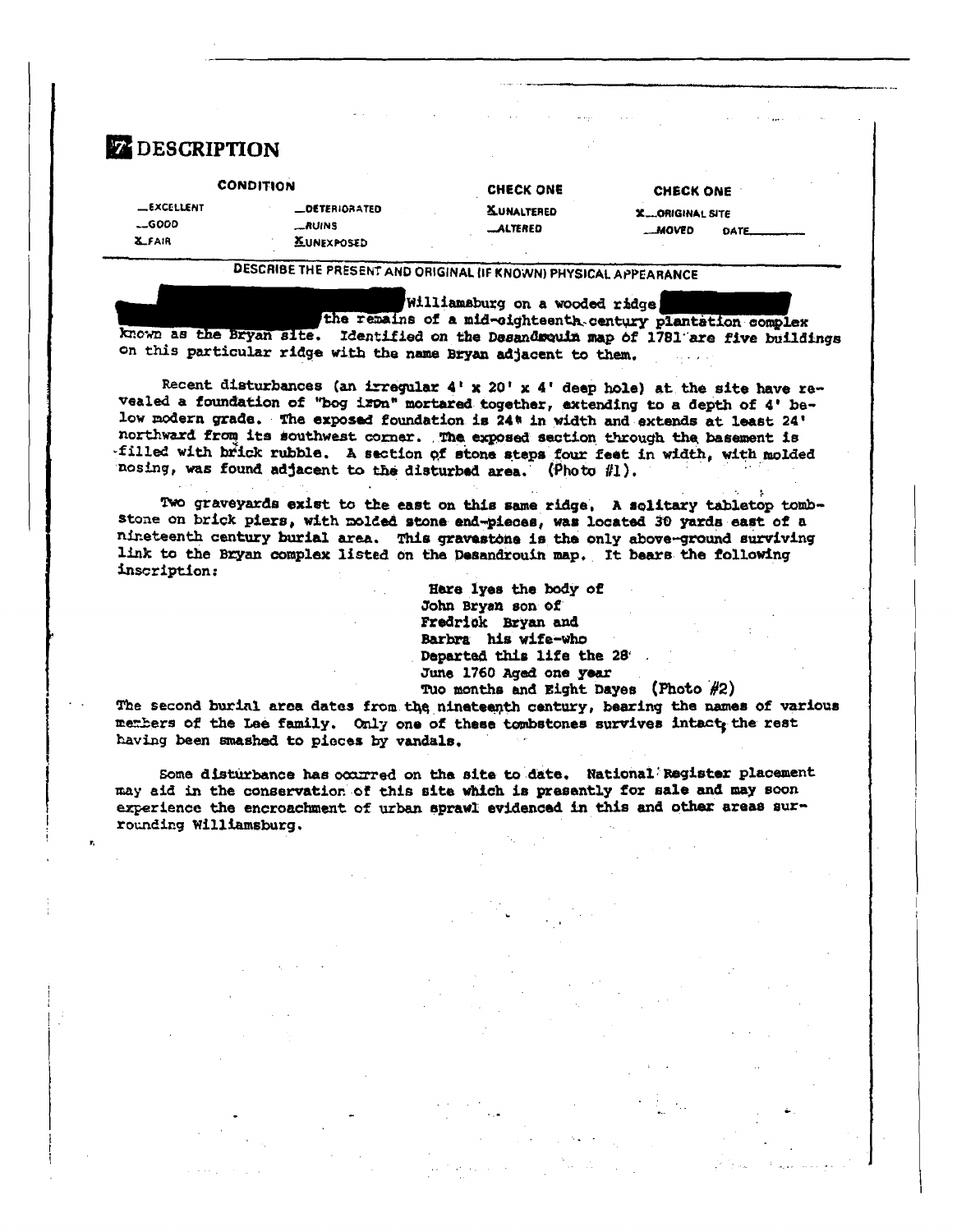| <b>PERIOD</b>                                                                                                  |                                                                                                                                            | AREAS OF SIGNIFICANCE -- CHECK AND JUSTIFY BELOW                                                                                                                                |                                                                                                                                                                      | inter and a state                                                                                                             |
|----------------------------------------------------------------------------------------------------------------|--------------------------------------------------------------------------------------------------------------------------------------------|---------------------------------------------------------------------------------------------------------------------------------------------------------------------------------|----------------------------------------------------------------------------------------------------------------------------------------------------------------------|-------------------------------------------------------------------------------------------------------------------------------|
| - PREHISTORIC<br>$-1400 - 1499$<br>$-1500-1599$<br>$-1600 - 1699$<br>x 7700-1799<br>$-1800-1899$<br>⊸ 1900-يــ | -ARCHEULUGY-PREHISTORIC<br>MARCHEOLOGY-HISTORIC<br>-AGRICULTURE<br><b>XARCHITECTURE</b><br>ART<br><b>LOMMERCE</b><br>-COMMUNICATIONS<br>Ч, | COMMUNITY PLANNING<br>CONSERVATION<br><b>LECONOMICS</b><br><b>LEDUCATION</b><br><b>LENGINEERING</b><br><b>_EXPLORATION/SETTLEMENT</b><br><b>ELINDUSTRY</b><br><b>JINVENTION</b> | <b>LLANDSCAPE ARCHITECTURE</b><br>$-LAW$<br><b>LUTERATURE</b><br>$\mathcal{F}^{(2)}$ where $\mathcal{F}$<br>-MILITARY<br>MUSIC<br>-PHILOSOPHY<br>-POUTICS/GOVERNMENT | <b>_RELIGION</b><br>__BCIENCE<br><b>__SCULPTURE</b><br>SOCIAL/HUMANITARIAN<br>-THEATER<br>-TRANSPORTATION<br>-OTHER (SPECIFY) |

STATEMENT OF SIGNIFICANCE

The Bryan site, an eighteenth-century domestic complex located just beyond the city of Williamsburg, was the home of the York County Sheriff Frederick Bryan and his wife, Barbara. It is archaeologically significant because the site was the plantation home of one of Williamsburg's leading citizens. Because the site lies in York County, where court records are nearly complete, this site provides the opportunity of comparing a highly detailed household inventory with artifactural findings. The Bryan site is also significant architecturally because of its unique foundation which is constructed of bog iron bonded together with shell mortar.

Although he had acquired some landholdings from his father, Bryan made his home on land purchased in 1757 from John Fergason of York County and Lewis Hansford, a Norfolk merchant. This tract totalled approximately 500 acres and was situated on the north side of the main road from Williamsburg to Yorktown,

Sometime prior to 1758, according to Bruton Parish Church records, Frederick and Barbara Bryan had their first child, John, The inscription on a tombstone at the Bryan site states that the child lived only fourteen months, A second son, Frederick, Jr., was born in 1759, to be followed by the 1765 birth of a daughter, Frances. The Bryans later had a third son, whom they also named John.

After January 1759 the Bryan household included Martha Bryan, the widow of Frederick's uncle, John, to whom Frederick offered "a good convenient Room for her own private use" in his own home as well as "good wholesome and sufficient meat, Drink, washing and lodging suitable for her and,., to keep and use any one of the female slaves she shall choose"<sup>1</sup>in exchange for deeding to him the 162 acres of land of whith she would retain ownership during her lifetime. Apparently Frederick predeceased his aunt, for her landholdings were not listed as part of his estate at the time of his death.

Frederick Bryan was an active member of Bruton Parish Church. Parish records show that he served as a Vestryman from 1761. He was on the Vestry with John Blair, Benjamin Waller, George Wythe, and Lawis Burwell in 1769 when they ordered a new steeple to be built on the Church. As a conscientious Episcopalian, Frederick Bryan had many of his slaves baptized at Bruton Parish, a practice which continued after his death when additional slaves belonging to his estate were baptised.

On April 21, 1760, Prederick Bryan was appointed surveyor of the highway from "the Old Church to the City of Williamsburg, "2 On August 17, 1761, he took the oath of office as Deputy Sheriff of York County. Bryan was to serve in this capacity until his death ten years later,

(see continuation sheet  $#2$ )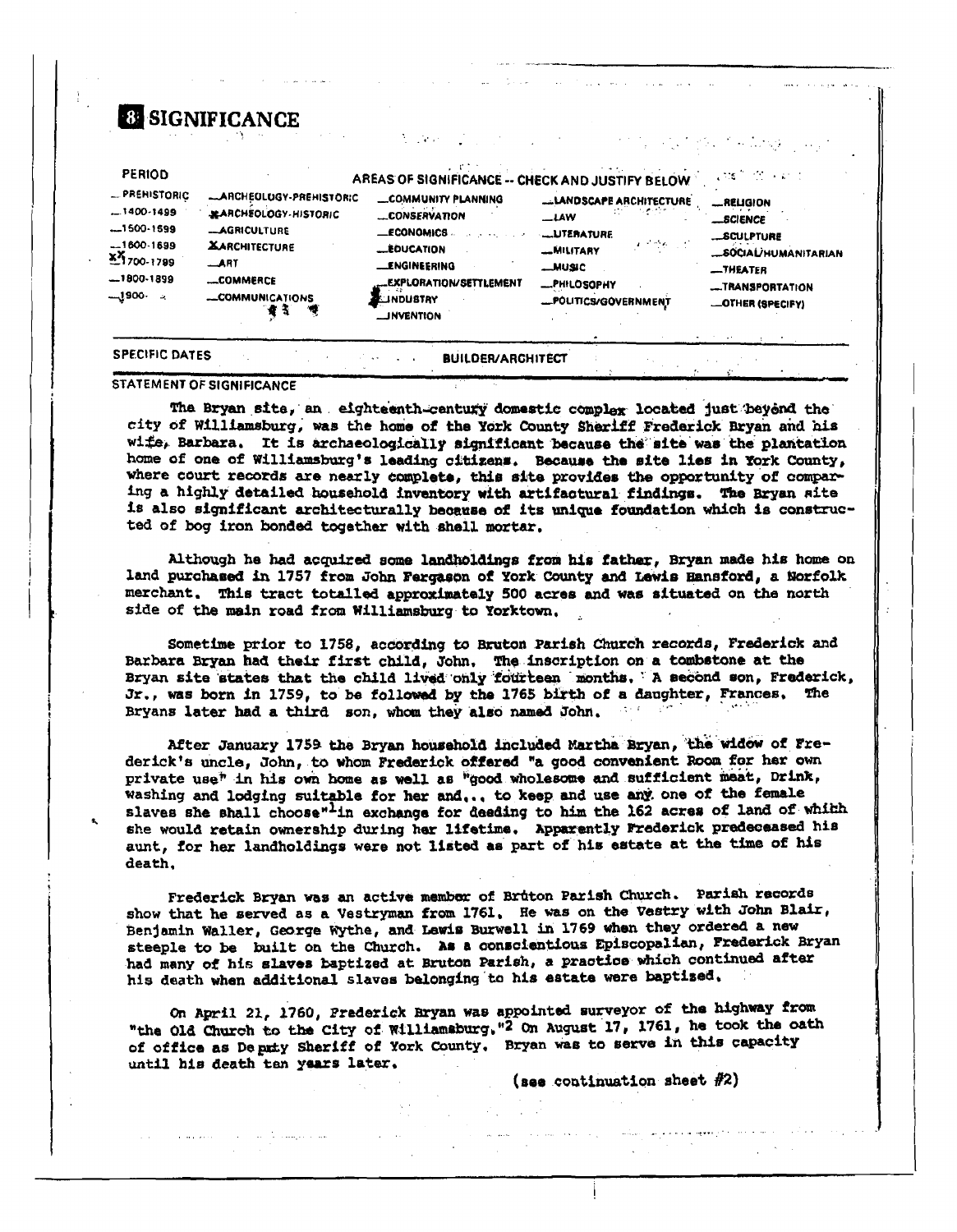|                                                                 |                                                                                                              | " Historical Sketch of Bruton Church, W.A.R. Goodwin, Franklin Press (Petersburg 1903),                                                                                                                                                                         |  |
|-----------------------------------------------------------------|--------------------------------------------------------------------------------------------------------------|-----------------------------------------------------------------------------------------------------------------------------------------------------------------------------------------------------------------------------------------------------------------|--|
|                                                                 | Name Index, Colonial Williamsburg Card File, Research Department.                                            |                                                                                                                                                                                                                                                                 |  |
|                                                                 |                                                                                                              | The Record of Bruton Parish Church, W.A.R. Goodwin, Dietz Press (Richmond 1941).                                                                                                                                                                                |  |
| The Virginia Gazette                                            | SEE CONTINUATION SHEET 4                                                                                     |                                                                                                                                                                                                                                                                 |  |
| <b>IUGEOGRAPHICAL DATA</b>                                      |                                                                                                              |                                                                                                                                                                                                                                                                 |  |
| ACREAGE OF NOMINATED PROPERTY 10 ACTES<br>UTM REFERENCES        |                                                                                                              |                                                                                                                                                                                                                                                                 |  |
| ZONE EASTING                                                    | NORTHING                                                                                                     | <b>EASTING</b><br>NORTHING<br><b>70ME</b>                                                                                                                                                                                                                       |  |
|                                                                 |                                                                                                              |                                                                                                                                                                                                                                                                 |  |
| <b>VERBAL BOUNDARY DESCRIPTION</b>                              |                                                                                                              |                                                                                                                                                                                                                                                                 |  |
|                                                                 |                                                                                                              |                                                                                                                                                                                                                                                                 |  |
| ar M                                                            | ul tuli skri end dan k∽l                                                                                     | $\mathbf{r}$ , and $\mathbf{r}$ , and $\mathbf{r}$<br>the first state of the control of the                                                                                                                                                                     |  |
| الأفارين                                                        | $M_{\rm H}$ , and $\sim 100$ km s $^{-1}$<br><b>Controlled State State State</b>                             | 1998年11月 <b>17</b> 日<br>്നാനും സ്ര<br>C and<br>House Rights and                                                                                                                                                                                                 |  |
|                                                                 | $\mathcal{F}(\mathcal{F}) = \mathcal{F}_\mathcal{F}(\mathcal{F},\mathcal{F},\mathcal{F})$ . Then<br>医心包 电子电子 | <b>Telephone State</b>                                                                                                                                                                                                                                          |  |
|                                                                 | provening a                                                                                                  | UST ALL STATES AND COUNTIES FOR PROPERTIES OVERLAPPING STATE OR COUNTY BOUNDARIES.                                                                                                                                                                              |  |
|                                                                 |                                                                                                              |                                                                                                                                                                                                                                                                 |  |
| <b>STATE</b>                                                    | <b>CODE</b><br><b>COUNTY</b>                                                                                 | <b>CODE</b>                                                                                                                                                                                                                                                     |  |
|                                                                 | 近い 最新の                                                                                                       |                                                                                                                                                                                                                                                                 |  |
|                                                                 |                                                                                                              |                                                                                                                                                                                                                                                                 |  |
| <b>STATE</b><br><b>EFORM PREPARED BY</b><br><b>NAME / TITLE</b> | CODE<br><b>COUNTY</b>                                                                                        | <b>CODE</b><br><b>ALTIMORE CONSUMPTION</b>                                                                                                                                                                                                                      |  |
| <b>ORGANIZATION</b>                                             | Ms. Martha McCartney and David Hazzard                                                                       | May 26.<br>DATE<br>kan n                                                                                                                                                                                                                                        |  |
| <b>STREET &amp; NUMBER</b>                                      | Virginia Research Center for Archaeology                                                                     | 253-4836<br><b>TELEPHONE</b>                                                                                                                                                                                                                                    |  |
|                                                                 | Wren Kitchen, College of William and Mary and Marie College and Marie College                                |                                                                                                                                                                                                                                                                 |  |
| CITY OR TOWN                                                    | <b>Contractor</b><br><b>Contractor</b><br>tria anno                                                          | <b>STATE</b>                                                                                                                                                                                                                                                    |  |
| Williamsburg,                                                   |                                                                                                              | 23186<br><u>Virginia – </u>                                                                                                                                                                                                                                     |  |
|                                                                 | <b>ELISTATE HISTORIC PRESERVATION OFFICER CERTIFICATION</b>                                                  |                                                                                                                                                                                                                                                                 |  |
|                                                                 | THE EVALUATED SIGNIFICANCE OF THIS PROPERTY WITHIN THE STATE IS:                                             |                                                                                                                                                                                                                                                                 |  |
| NATIONAL <sub>_</sub>                                           | STATE T                                                                                                      | $+$ DCAL $-$<br>$\sim 10^{10}$ km                                                                                                                                                                                                                               |  |
| criteria and procedures at forth by the National Park Service.  |                                                                                                              | As the designated State Historic Preservation Officer for the National Historic Preservation Act of 1966 (Public Law 89-665). I<br>hereby nominate this property for inclusion in the National Register and certify that it has been evaluated according to the |  |
| <b>STATE HISTORIA</b>                                           |                                                                                                              |                                                                                                                                                                                                                                                                 |  |
|                                                                 |                                                                                                              |                                                                                                                                                                                                                                                                 |  |
| <b>TITLE</b>                                                    | Tucker Hill, Executive Director<br>Virginia Historic Landmarks Commission                                    | DATE JUN                                                                                                                                                                                                                                                        |  |
| FOR NPS USE ONLY                                                |                                                                                                              |                                                                                                                                                                                                                                                                 |  |
| zerekse va                                                      | <b>I HEREBY CERTIFY THAT THIS PROPERTY IS INCLUDED IN THE NATIONAL REGISTER <math>_{\odot}</math> .</b>      | DATE                                                                                                                                                                                                                                                            |  |
| <b>ATTEST:</b>                                                  | DIRECTOR, OFFICE OF ARCHEOLOGY AND HISTORIC PRESERVATION                                                     | DATE                                                                                                                                                                                                                                                            |  |
| <b>KEEPER OF THE NATIONAL REGISTER</b>                          |                                                                                                              |                                                                                                                                                                                                                                                                 |  |

 $\frac{1}{4}$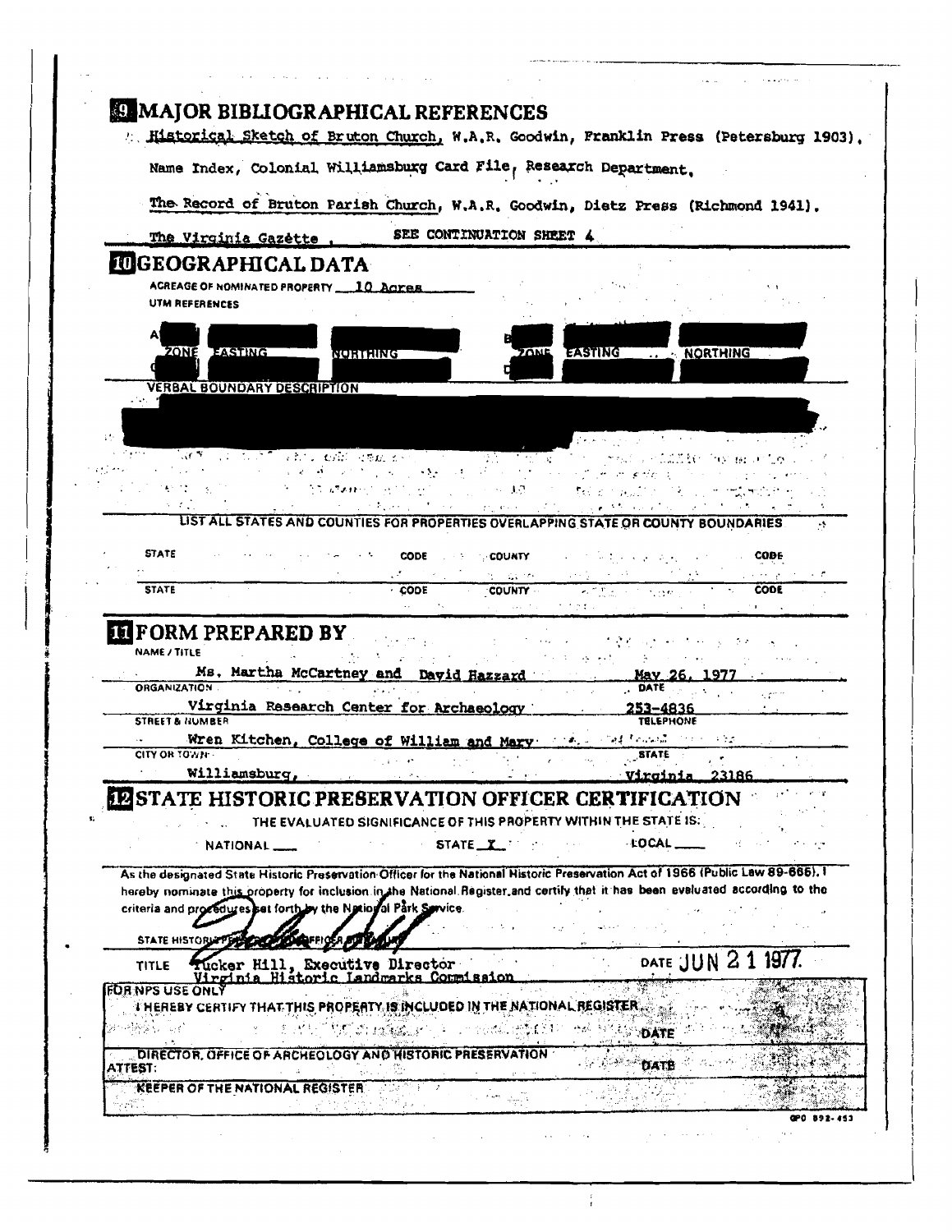Form No. 10-300a<br>,Rev. 10-74)

UNITED STATES DEPARTMENT OF THE INTERIOR **NATIONAL PARK SERVICE** 

## NATIONAL REGISTER OF HISTORIC PLACES **INVENTORY -- NOMINATION FORM**

FOR NPS USE ONLY RECEIVED **OATE ENTERED** 

| <b>CONTINUATION SHEET</b>                                                       |                         | <b>ITEM NUMBER</b> |  | <b>PAGE</b> |  |  |
|---------------------------------------------------------------------------------|-------------------------|--------------------|--|-------------|--|--|
| ų.                                                                              |                         |                    |  |             |  |  |
| 4. Owner of Property                                                            |                         |                    |  |             |  |  |
| Mriand Mrs James I. Jackson<br>456 Queen's Creek Road<br>Williamsburg, Virginia | $\overline{r}$<br>23185 |                    |  |             |  |  |
| Mr. Floyd Lee, Sr.<br>458 Queen's Creek Road<br>Williamsburg, Virginia          | 23185                   |                    |  |             |  |  |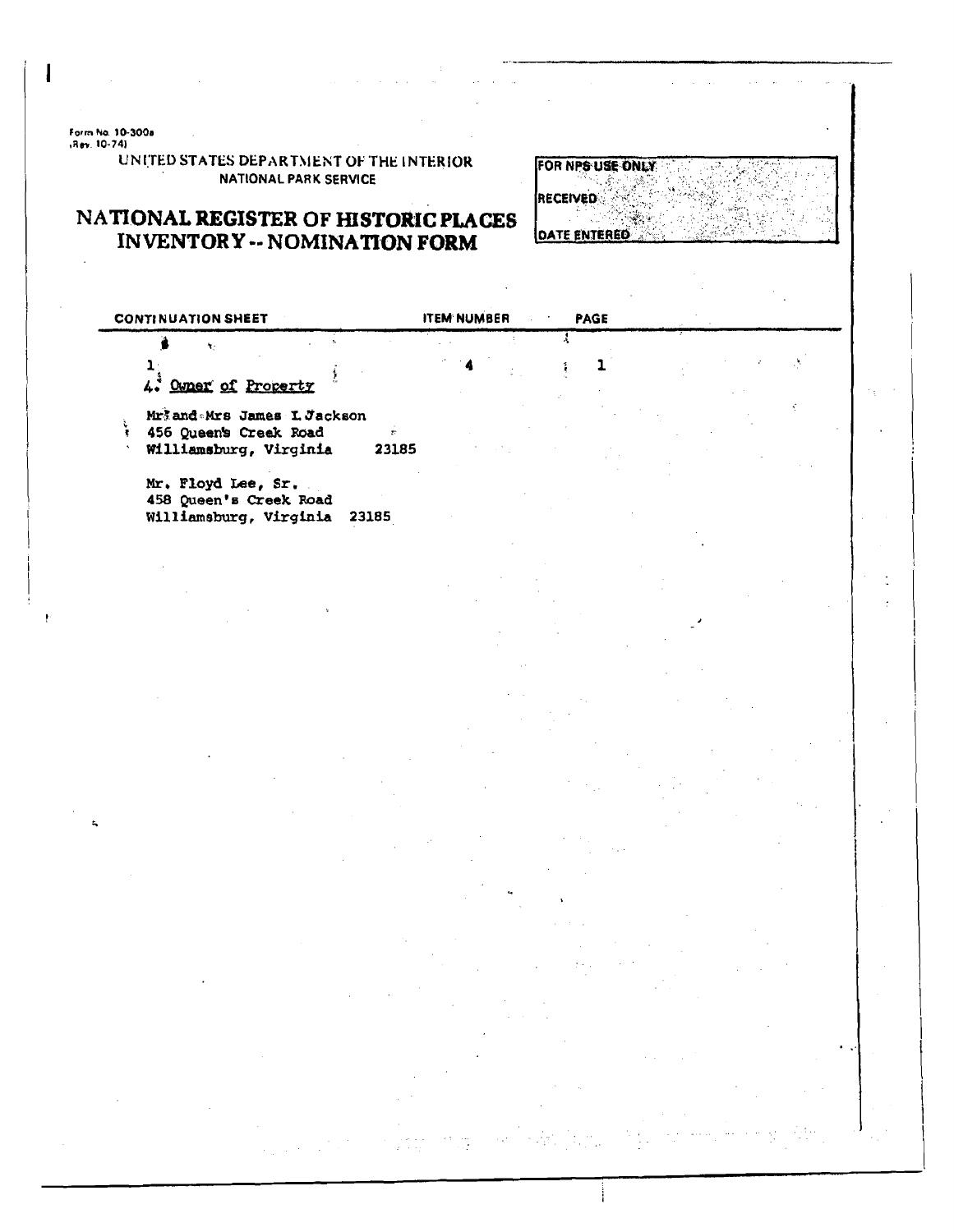Form No. 10-3008 (Rev. 10-74)

#### UNITED STATES DEPARTMENT OF THE INTERIOR **NATIONAL PARK SERVICE**

| <b>IFOR NPS USE ONLY</b> |  |
|--------------------------|--|
| RECEIVED                 |  |
|                          |  |

**DATE ENTERED** 

### NATIONAL REGISTER OF HISTORIC PLACES **INVENTORY--NOMINATION FORM**

| <b>CONTINUATION SHEET</b> | <b>ITEM NUMBER</b> | PAGE |  |
|---------------------------|--------------------|------|--|
|                           |                    |      |  |

Although it appears that the 500-acre working plantation acquired from his father would have provided a measure of affluence, it was during his years of service as Deputy Sheriff that Frederick Bryan accumulated considerable wealth. He earned handsome commissions by serving as executor in the settling of estates and by officiating at public sales, That this was a frequent source of income is evidenced by numerous Virginia Gazette advertisements bearing his name and court records of his receipts. The revenue derived from performing his appointed duties as Sheriff also included interest on notes he held from such prominent Virginians as Mann Page and Lewis Burwell.

Historical records indicate that Frederick Bryan received considerable income from his plantations through the sale of tobacco, pork, veal, fodder, corn, and shells. He received income from rental of both skilled slaves and property.

The obituary of Frederick Bryan in the Virginia Gazette dated January 25, 1771 describes him aptly. "This morning died at his House near this city, Mr. Frederick Bryan, for many years Deputy Sheriff of York County, an office which he discharged to universal satisfaction and by which, joined to his own good conduct, he acquired a handsome Fortune, with the fairest Character."3

According to a 1774 Virginia Gazette ad, at the time of his death Frederick Bryan owned well over 1000 acres of York County land, He also owned two lots on Waller Street in Williamsburg.

Frederick Bryan's will, probated March 18, 1771, left the manor plantation and the land he had inherited from his father to his oldest surviving son, Frederick, Jr. \* To his youngest son, John, he bequeathed acreage lying north of Queen's Creek. He stipulated that his "dearly beloved wife is to be provided with income from the entire estate" until his sons reached majority. Debts against the Bryan estate show that all three Bryan children were receiving an education at the time of their father's death. Prederick Bryan's will requested that his friends Benjamin Waller and Lewis Burwell advise his widow on the further education of Frederick, Jr., who was apprenticed to Dr. John M. Galt in 1779.

In fulfilling the terms of Prederick Bryan's will, some household furnishings and equestrian. equipment belonging to his estate were offered for sale in the May 16, 1771 Virginia Gazette. Less than a month later the widow Bryan filed a claim with the York Court stating that she would not accept the provisions made for her under her husband's will but instead would elect to take her dower rights. Five months later, pursuant to a court order, the estate of Frederick Bryan was divided, with Barbara's share including a large portion of the manor plantation's land and slaves. Virginia Gazette advertisements in 1774 and 1775 indicate that the remainder of Bryan's landholdings were offered for rent to the benefit of the heirs. (see continuation sheet  $#3)$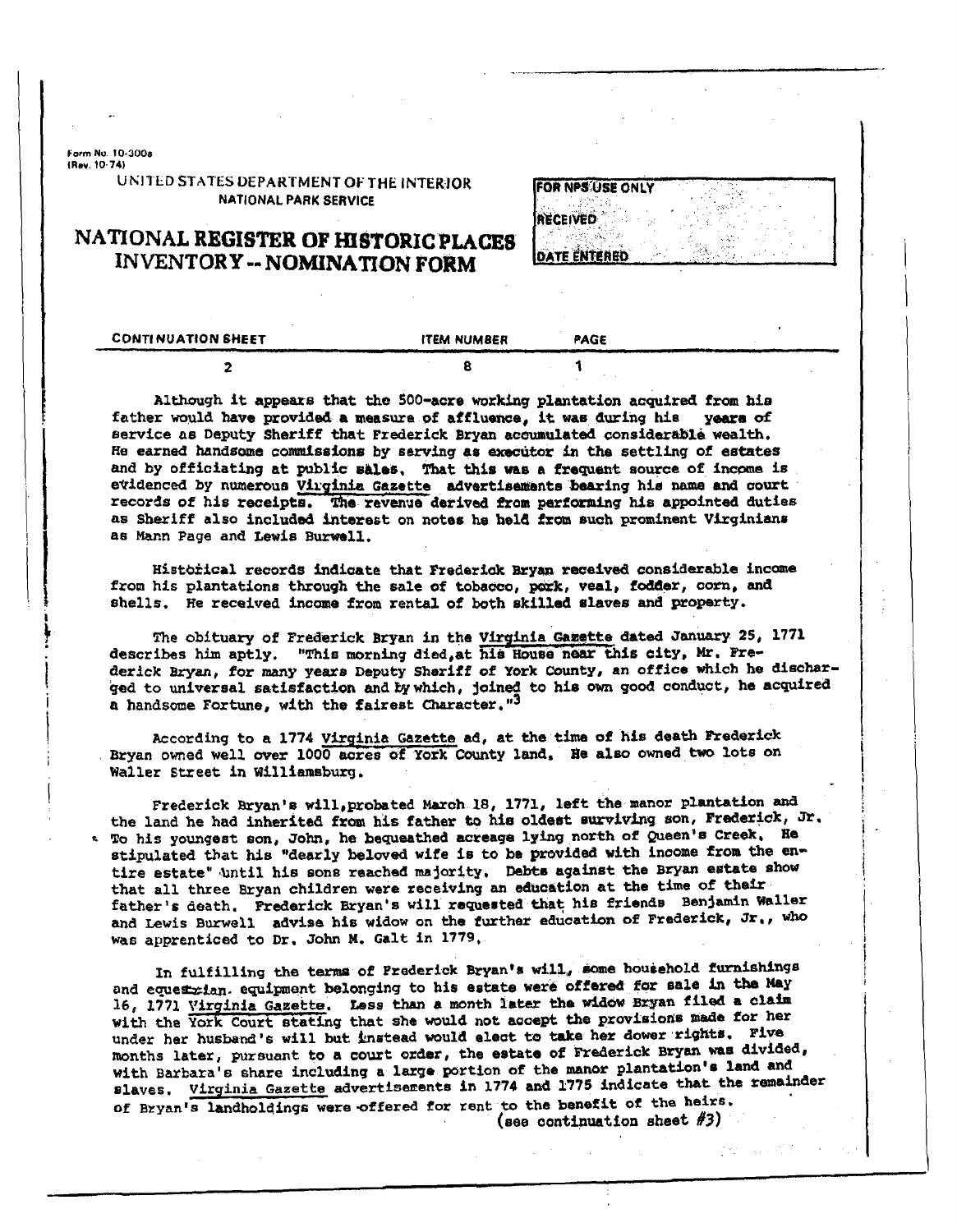Form No. 10-300a<br>(Rev. 10-74)

UNITED STATES DEPARTMENT OF THE INTERIOR **NATIONAL PARK SERVICE** 

#### NATIONAL REGISTER OF HISTORIC PLACES **INVENTORY -- NOMINATION FORM**

**FOR NPS USE ONLY** RECEIVED

**DATE ENTERED** 

| <b>CONTINUATION SHEET</b>                                                                                                                                          | <b>ITEM NUMBER</b>            | <b>PAGE</b> |  |
|--------------------------------------------------------------------------------------------------------------------------------------------------------------------|-------------------------------|-------------|--|
|                                                                                                                                                                    | $\mathbf{R}$ and $\mathbf{R}$ |             |  |
| Subsequent to the 1771 property division and the later death of Barbara Bryan,<br>the manor plantation in its entirety passed into the hands of Frederick Bryan Jr |                               |             |  |

who apparently owned it until the time of his death in 1783.

**MWM** 

York County Deed Book 6 pg. 179.  $\mathbf{1}$ 

York County Judgements and Orders, Vol. 3, pg. 121  $2.$ Purdie and Dixon's Virginia Gazette, January 24, 1771, pg.3.

 $3.$ York County Judgements and Orders, Book 22, pg. 14

 $4.$